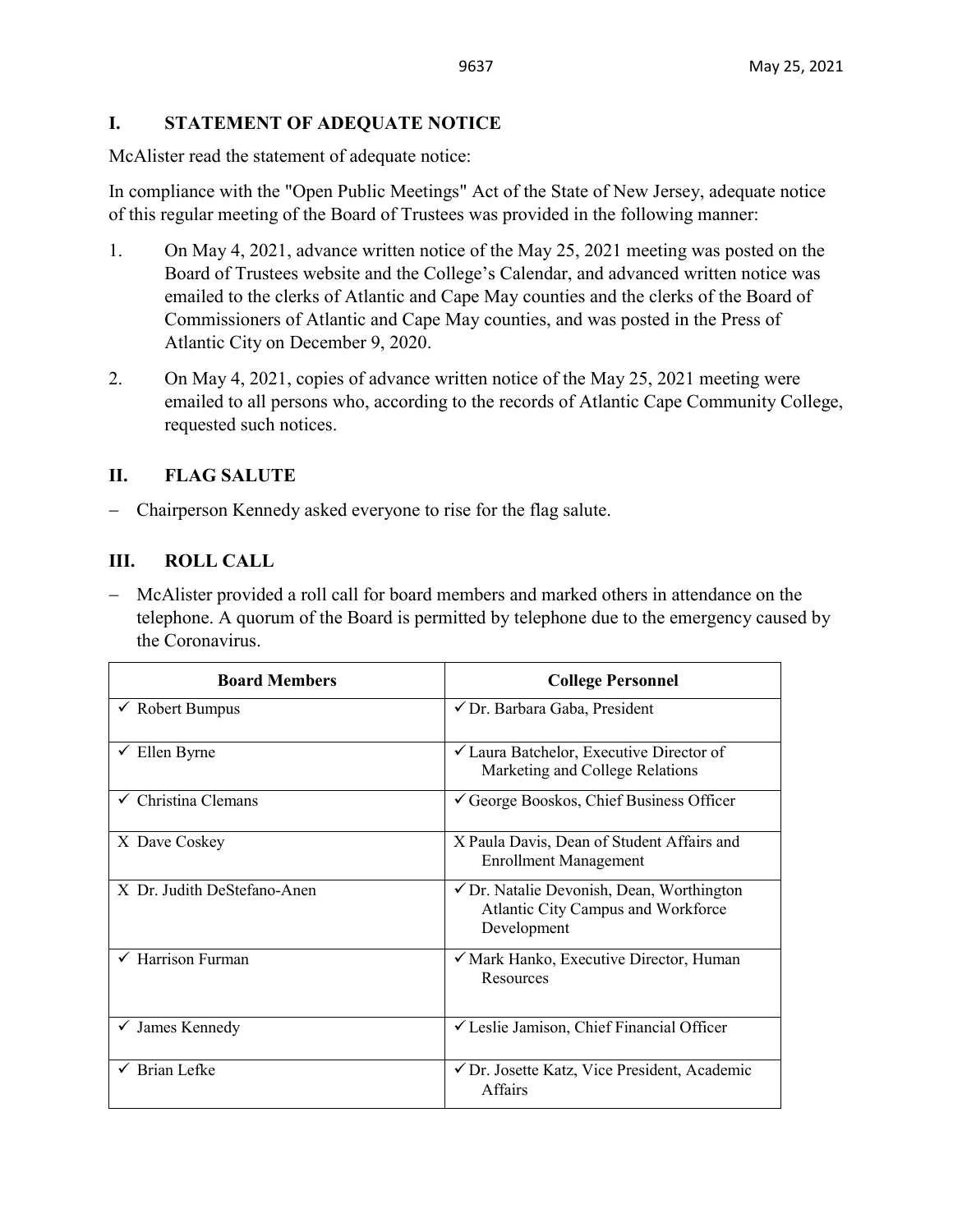| <b>Board Members</b>                                                                          | <b>College Personnel</b>                                                                                                               |  |  |
|-----------------------------------------------------------------------------------------------|----------------------------------------------------------------------------------------------------------------------------------------|--|--|
| $\checkmark$ Maria K. Mento                                                                   | √ Maria Kellett, Dean of Cape May County<br>Campus, Associate Dean of Resource<br>Development                                          |  |  |
| $\checkmark$ Daniel Money                                                                     | √ Jean McAlister, Board Secretary, Chief of<br>Staff, and Dean of Resource Development                                                 |  |  |
| $\checkmark$ Valerie Myland                                                                   | √ Dr. Vanessa O'Brien-McMasters, Dean,<br>Institutional Research, Planning &<br>Effectiveness                                          |  |  |
| $\checkmark$ Donald J. Parker                                                                 | V John Piazza, Chief Information Officer                                                                                               |  |  |
| $\checkmark$ Dr. Robert Previti                                                               | <b>Legal Counsel</b><br>√ Lou Greco, Esq., Board Solicitor                                                                             |  |  |
| $\checkmark$ Maria Ivette Torres                                                              |                                                                                                                                        |  |  |
| <b>Public in Attendance</b>                                                                   |                                                                                                                                        |  |  |
| ✔ Bonnie Lindaw, Chief Financial Officer,<br>County of Atlantic                               |                                                                                                                                        |  |  |
| <b>Faculty and Staff in Attendance</b>                                                        |                                                                                                                                        |  |  |
| ✓ Dr. Denise Coulter, Dean, Liberal Studies                                                   | √ Tim Cwik, Department Chair, Aviation<br><b>Studies</b>                                                                               |  |  |
| $\checkmark$ Cindy DeFalco, Director, Human Resources                                         | $\checkmark$ Gracellen Etherton, Senior Manager, Office<br>of the President / Board of Trustees<br>Operations and Resource Development |  |  |
| ✓ Janet Hauge, Director of Academic Support<br><b>Services</b>                                | √ Lynda Phommathep, Specialist, Career<br>Education                                                                                    |  |  |
| √ Donna Vassallo, Dean of Professional<br>Studies, High School Initiatives and<br>Internships | ✓ Jeffrey Wenzel, Grants Accountant                                                                                                    |  |  |

## **IV. CALL TO ORDER**

− Chairperson Kennedy called the meeting to order at 6:00PM on May 25, 2021.

## **V. PRESIDENT'S REPORT**

Dr. Gaba discussed the following:

## **Commencement**

− Dr. Gaba spoke about this year's Commencement celebrations. Due to COVID-19, the college could not hold our traditional ceremony, but the celebration did include two (2) successful drive-through ceremonies.

## *Early College Drive-Through Commencement – 5/19/2021*

− The first drive-through ceremony was held on May 19 for the graduates of the Early College Program. High School students from Pleasantville (10 students) , ACIT (8 students) and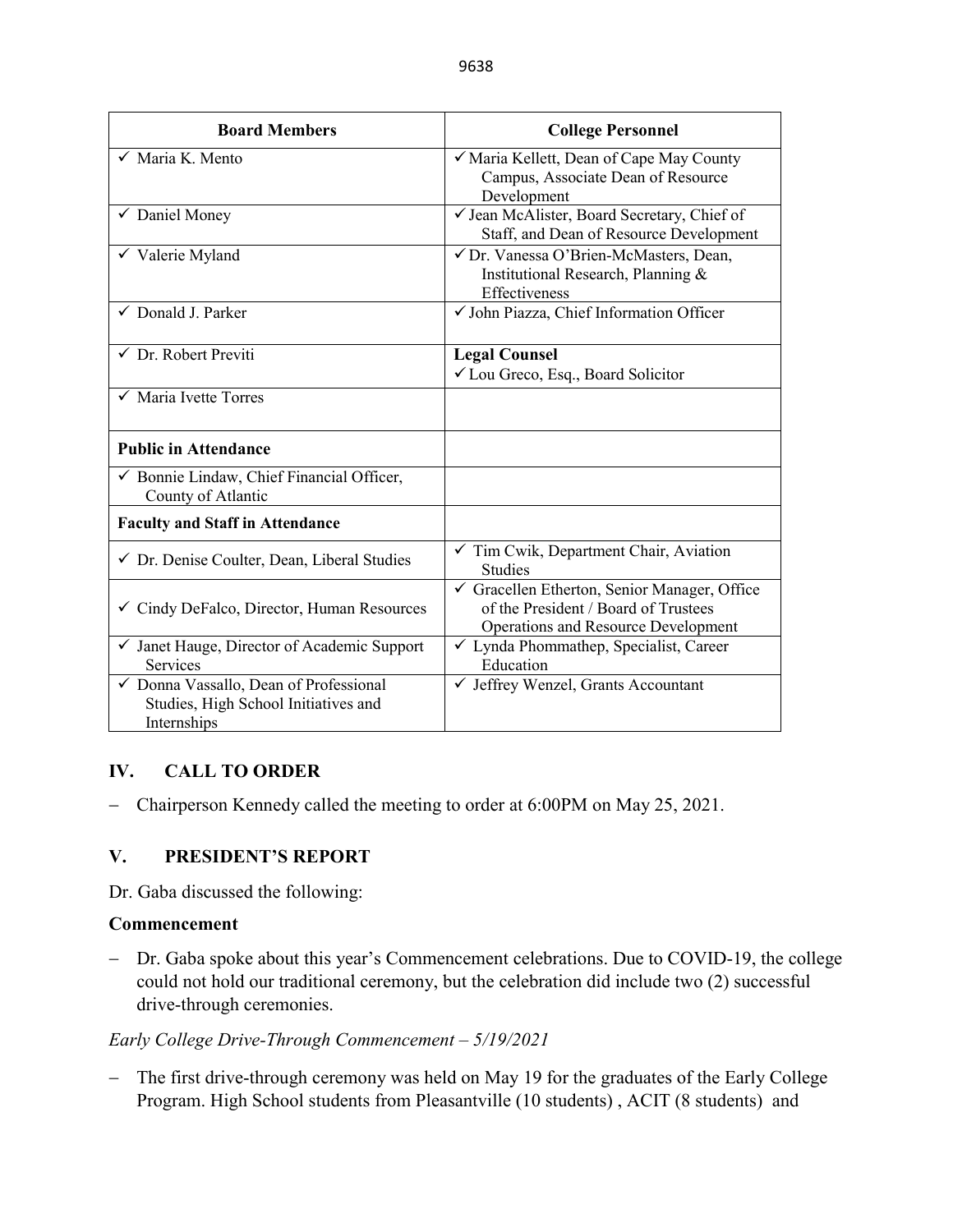Middle Township (16 students) received their Associate Degree and high school diploma at the end of the academic year.

- As of right now, in the coming 2021-22 Academic Year, we will be working with 14 high schools: Atlantic City, Egg Harbor Township, Atlantic County Institute of Technology (ACIT), Charter Tech, Pleasantville, Cedar Creek, Absegami, Oakcrest, Hammonton, St. Joseph, Middle Township, Lower Cape May, Cape May Tech, and Wildwood.
- These high schools will be offering CTE and General Education courses for Atlantic Cape concurrent credit or dual enrollment models. Many of the CTE courses will have tuition funded through the Perkins Grant, and a small cohort of students from Greater Egg Harbor Regional School District will be attending Culinary classes on the Mays Landing Campus.

# *Drive-Through Commencement – 5/20/2021*

- The Drive-Through Commencement for the Class of 2021 on May 20 was a great success. One hundred fifty (150) graduates and their families participated and were grateful for the opportunity to celebrate their accomplishments.
- The graduates were congratulated and recognized by members of the Board of Trustees, Dr. Gaba, and the President's Cabinet. They also received gifts from the Student Government Association (SGA), the Alumni Association, and Rutgers at Atlantic Cape.
- − Dr. Gaba thanked the Commencement Planning Committee, as well as the faculty and staff, who volunteered to create a memorable experience for our graduating students and their families.
- − Dr. Gaba also thanked the Trustees who attended, noting that their presence meant a great deal to our students.
- − The Commencement Ceremony was also highlighted on 6ABC News.

# *Virtual Graduation – 6/9/2021*

- − Atlantic Cape's Virtual Graduation for the Class of 2021 will stream live on June 9 at 7PM at [atlantic.edu/graduation](http://www.atlantic.edu/graduation) and the college's YouTube channel.
- − Commencement is the high point of the academic year and serves as a satisfying reminder of the important work we do here at the College.

## **Grants**

- − The American Rescue Plan's (ARP) HEERF III allocations were announced by the US Department of Education on May 11, 2021. Atlantic Cape's allocation totaling \$14,682,301 is as follows:
	- o \$7,529,218 Minimum Amount for Student Emergency Aid
	- o \$7,153,083 Maximum Amount for Institutional Portion
	- o \$14,682,301 Total Allocation
- − Per the guidelines, more than half of the funds will be used for emergency grants to students, prioritizing students with exceptional needs.
- − Strategies for dispersing the funds to support vulnerable students and to improve retention and reengagement of students in accordance with the grant guidelines are being developed. One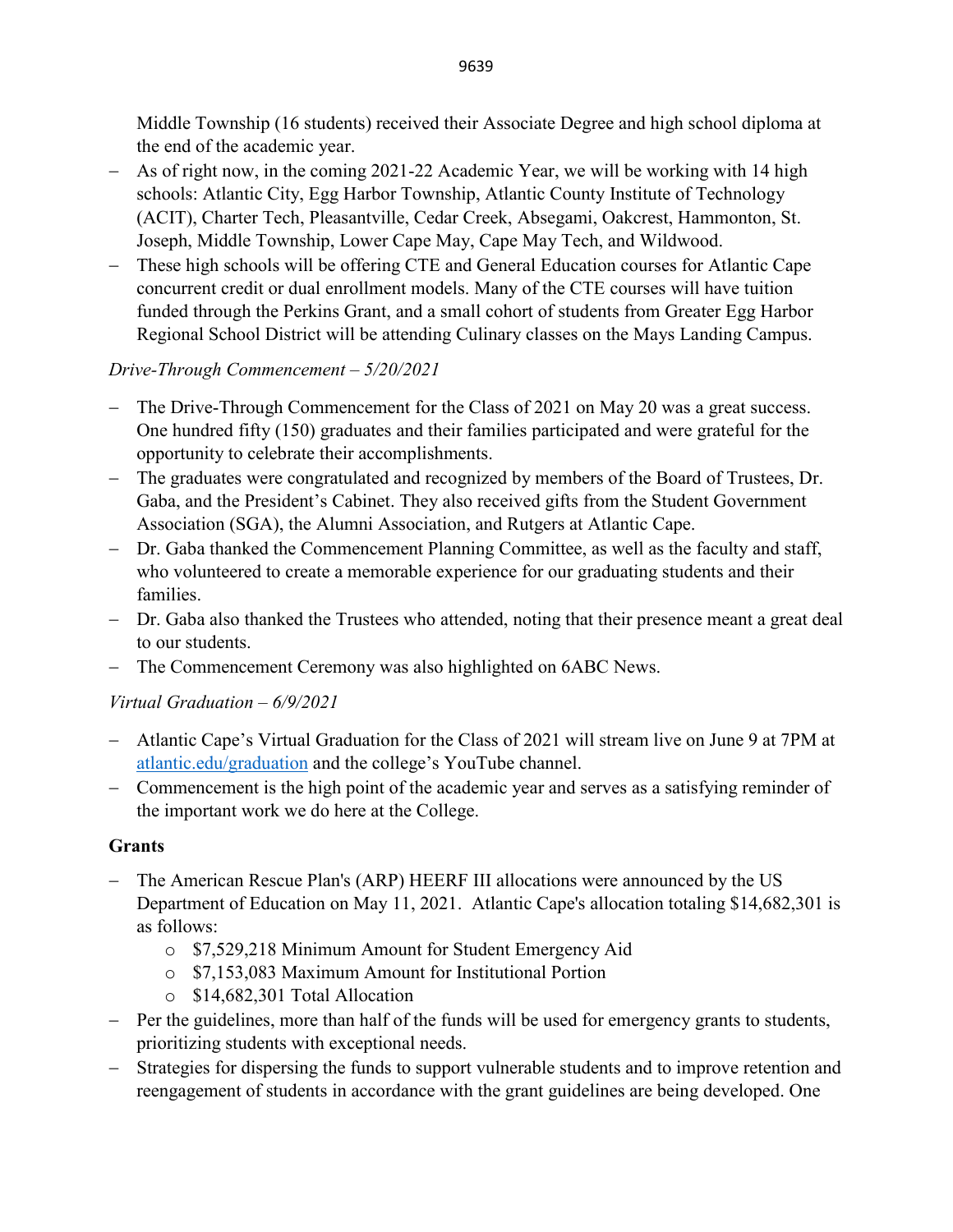example of re-engaging students is the discharge of student debt accrued during the pandemic so students can re-enroll, continue their education, or obtain their official transcript. The funds will also be used to continue to monitor and suppress the coronavirus and to provide outreach to financial aid students.

− The performance period is for one year from the award, or May 2022.

*Secretary's Note-The President's full monthly report is posted on the Board webpage.* 

# **Inside the College**

− Donna Vassallo, Dean of Professional Studies, High School Initiatives and Internships, presented on "Strengthening Career and Technical Education for the 21st Century Act (a.k.a. "Perkins V")".

# **VI. COMMENTS FROM THE PUBLIC**

- − Chairperson Kennedy called for comments from the public on agenda items.
- None noted.

# **VII. CONSENT RESOLUTONS**

− McAlister read the following consent resolutions.

**Res. #105** Regular Session Minutes (April 27, 2021)

## **Res. #107**

## **Personnel Action**

*Promotions* - **Robyn Berenato**, from Admissions and Enrollment Specialist to Enrollment Navigator effective May 26, 2021 at an annual salary of \$48,754; **Matthew Miller**, from Senior Research Technician to Senior Manager, Institutional Research and Assessment effective May 26, 2021 at an annual salary of \$57,366; **Lynda Phommathep**, from Specialist to Academic Grants Coordinator effective May 26, 2021 at an annual salary of \$48,754; **Jeffrey Wenzel**, from Senior Manager, Grants Accounting to Assistant Director, Restricted Accounts effective May 26, 2021 at an annual salary of \$75,545.

*Faculty/Librarian Promotions* - **Carolyn Coulter**, from Assistant Professor to Associate Professor, Social Science effective August 30, 2021 at an annual salary of \$68,408; **Maryann Flemming-McCall**, from Associate Professor to Professor, English effective August 30,2021 at an annual salary of \$76,842; **Dr. Barbara Heard**, from Associate Professor to Professor, Biology effective August 30,2021 at an annual salary of \$76,842; **Leslie Murtha**, from Librarian I to Librarian II effective July 1, 2021 at an annual salary of \$65,994; **Stephanie Natale-Boianelli**, from Associate Professor to Professor of Developmental English effective August 30, 2021 at an annual salary of \$76,842; **Dr. Augustine Nigro**, from Associate Professor to Professor, History and Government effective August 30, 2021 at an annual salary of \$76,842.

*Chef Educator Promotions* - **Annmarie Chelius**, from Chef Educator I to Chef Educator II effective August 30, 2021 at an annual salary of \$68,436; **Linda Wohlman**, from Chef Educator I to Chef Educator II effective August 30, 2021 at an annual salary of \$63,029.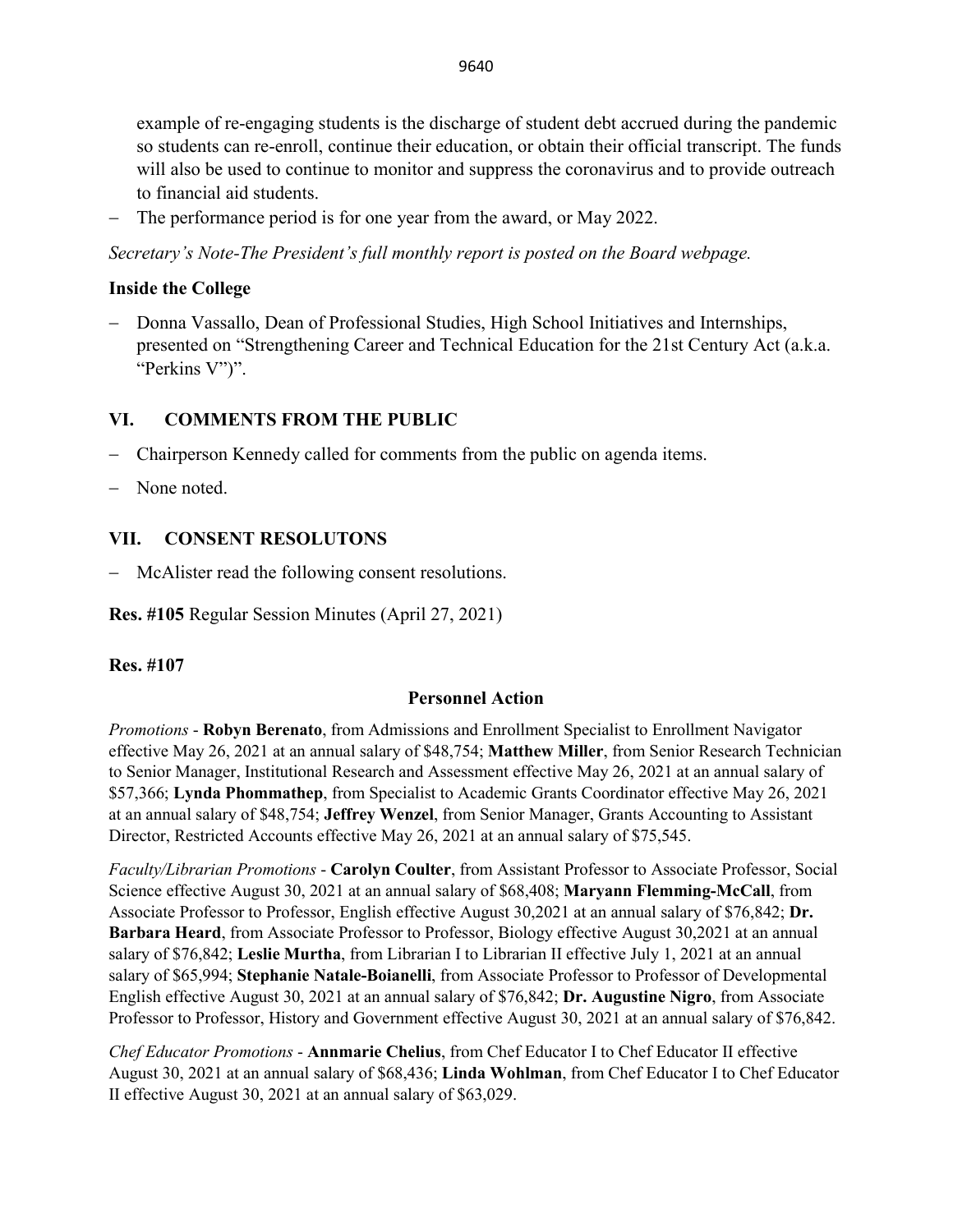*Resignations* - **Leila Crawford**, Associate Professor, English effective June 30, 2021; **Briar Gibbons**, Program Assistant, Business Services effective May 14, 2021; **Joseph Rooney**, Director, Admissions and Recruitment effective June 18, 2021.

**Res. #115** Executive Session

− Trustee Parker motioned to approve consent resolutions; Trustee Byrne seconded.

ROLL CALL:

ALL AYES NO NAYS NO ABSTENTIONS

Motion carried.

# **VIII. BUDGET REPORT**

− Trustee Money reported under Resolution #2 and Res. #78 – Regular Resolutions.

# **IX. REGULAR RESOLUTIONS**

**Res. #106** FY21 Financial Statement for ten months ended April 30, 2021.

- − Trustee Money stated the following:
- − As of April 30, 2021, the College has earned 92.2% of budgeted revenues and expended 72.8% of budgeted expenditures. Revenue is tracking -0.7% down from this time last year, and expenditures are lower at -9.0% which is attributable to salaries and benefits reductions.
- This report reflects the recovery of \$1.2 million in Spring semester tuition and fees revenue loss through the HEERF II grant. This plus the Fall tuition and fee revenue recovery are largely the reason that the cumulative to date FY21 revenue is now tracking within -1% of the prior year.
- − Trustee Byrne motioned to approve Resolution #106, Trustee Myland seconded.

ROLL CALL:

ALL AYES NO NAYS NO ABSTENTIONS

Motion carried.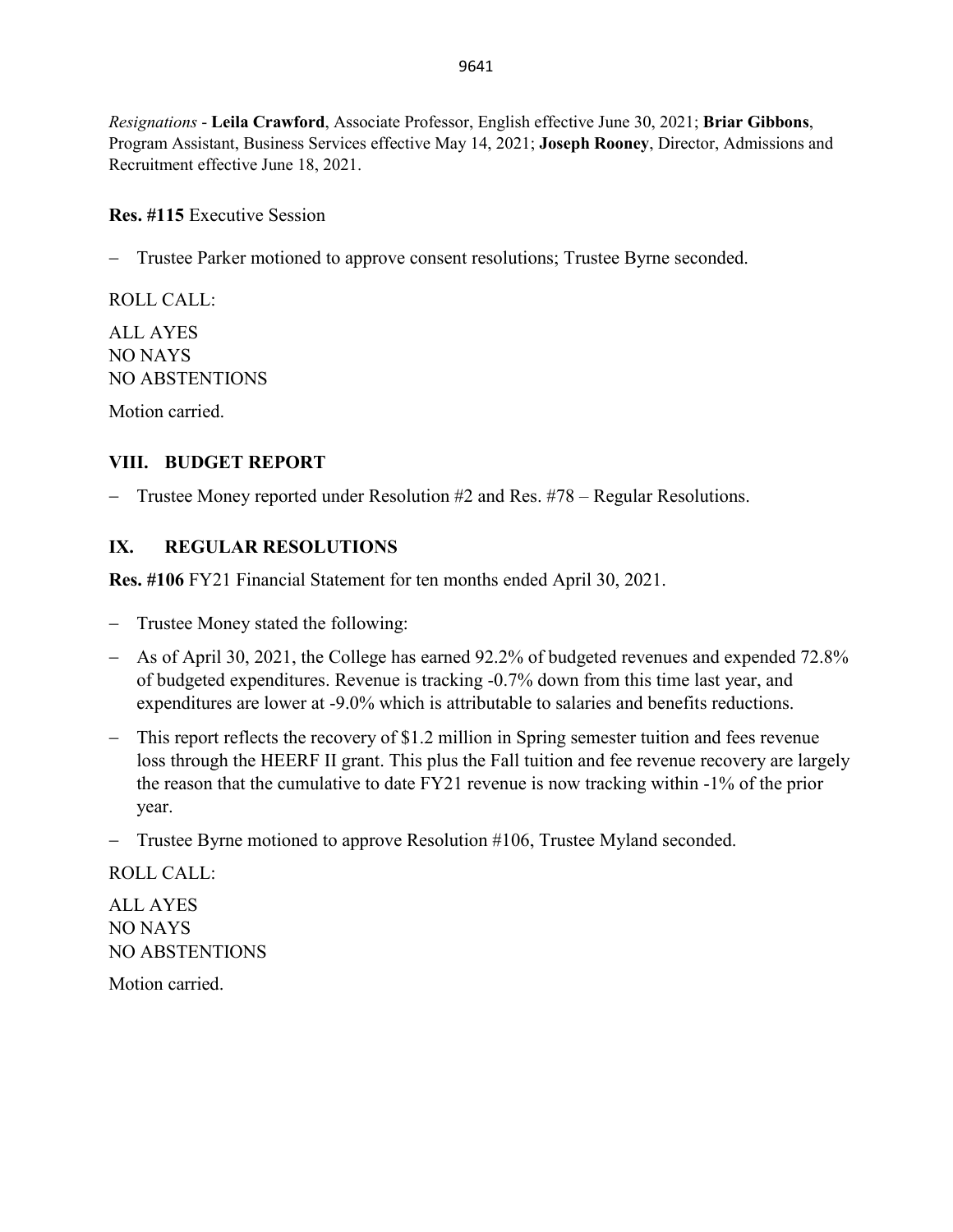**Res. #108** 

#### **Award of Bids**

| <b>Number</b>  | <b>Item and Vendor Information</b>                                          | <b>Amount</b>                  |
|----------------|-----------------------------------------------------------------------------|--------------------------------|
| Bid Exempt 906 | Technology Equipment for Building D Renovation                              | \$27,958.57                    |
|                | Chapter 12 Funded                                                           |                                |
|                | <b>Continental Resources</b><br>Mt. Laurel, NJ                              |                                |
| <b>RFP 237</b> | Workforce Development Microsite Design and<br>Development                   | \$46,000.00<br>(not to exceed) |
|                | High Education Emergency Relief Fund II (HEERF-II)<br>/ Institutional Funds |                                |
|                | Cascade Factory<br>Cedar Park, TX                                           |                                |
| Bid Exempt 907 | Computers for Libraries and Testing Offices                                 | \$157,183.20                   |
|                | <b>Institutional Funds</b>                                                  |                                |
|                | Ocean Computer Group<br>Matawan, NJ                                         |                                |
| Bid Exempt 908 | Engineering Design Services - Baseball Field                                | \$33,500.00                    |
|                | Chapter 12 Funded                                                           |                                |
|                | Dixon Associates Engineering, LLC<br>Galloway, NJ                           |                                |
|                |                                                                             | Total \$264,641.77             |

− Trustee Torres motioned to approve Resolution #108, Trustee Byrne seconded.

ROLL CALL:

ALL AYES NO NAYS NO ABSTENTIONS

Motion carried.

# **Res. #113**

# **Extension of Banking Services Agreement**

Extension of the banking services agreement with OceanFirst Bank for the period of July 1, 2021 to June 30, 2022.

- − Trustee Previti stated that he is an Advisory Board member for OceanFirst Bank.
- − Trustee Byrne motioned to approve Resolution #113, Trustee Parker seconded.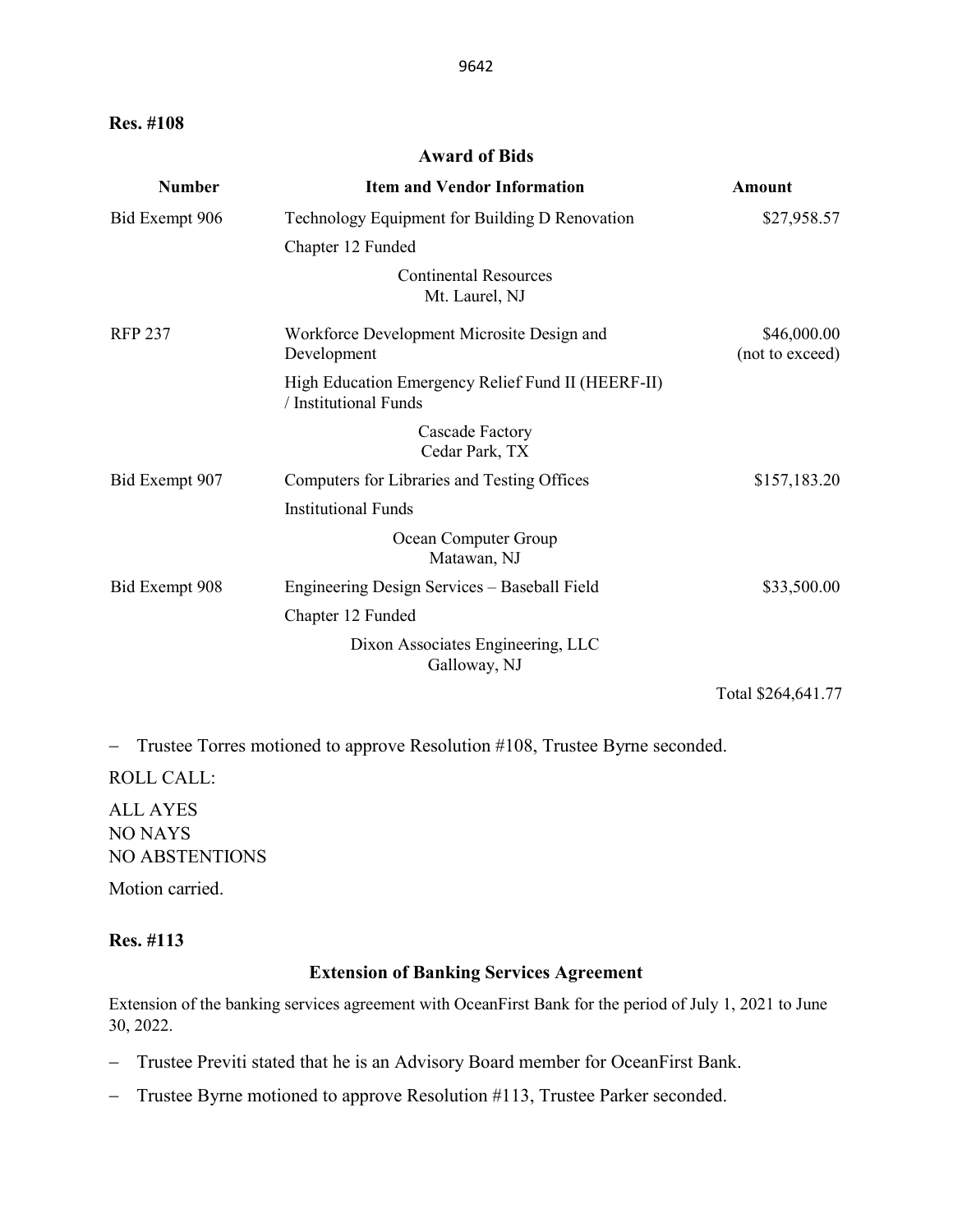ROLL CALL: ALL AYES NO NAYS NO ABSTENTIONS

Motion carried.

#### **Res. #114**

## **Higher Education Emergency Relief Fund III (HEERF III)**

To accept an emergency aid grant allocation of \$7,529,218 as Student Emergency Aid and \$7,153,083 as Institutional Portion, for a total grant allocation of \$14,682,301, from the United States Department of Education, Higher Education Emergency Relief Fund III (HEERF III), authorized by the American Rescue Plan.

− Trustee Previti motioned to approve Resolution #114, Trustee Byrne seconded.

ROLL CALL:

ALL AYES NO NAYS NO ABSTENTIONS

Motion carried.

#### **Res. #109**

#### **Respiratory Care, Associate in Applied Science**

Offering the Respiratory Care A.A.S. degree effective Fall 2021 in partnership with Brookdale Community College.

### **Res. #110**

## **Resolution to Grant Academic Affairs Permission to Offer the Respiratory Care, A.A.S. Degree in Excess of 60 Credits**

Offering the Respiratory Care, A.A.S. degree in excess of 60 credits beginning August 30, 2021.

#### **Res. #111**

### **Termination of the Windows Server Specialist Professional Series**

Termination of the Windows Server Specialist Professional Series program effective Summer 2021.

### **Res. #112**

### **Graphic Design Certificate**

Offering the Graphic Design Certificate effective Fall 2021.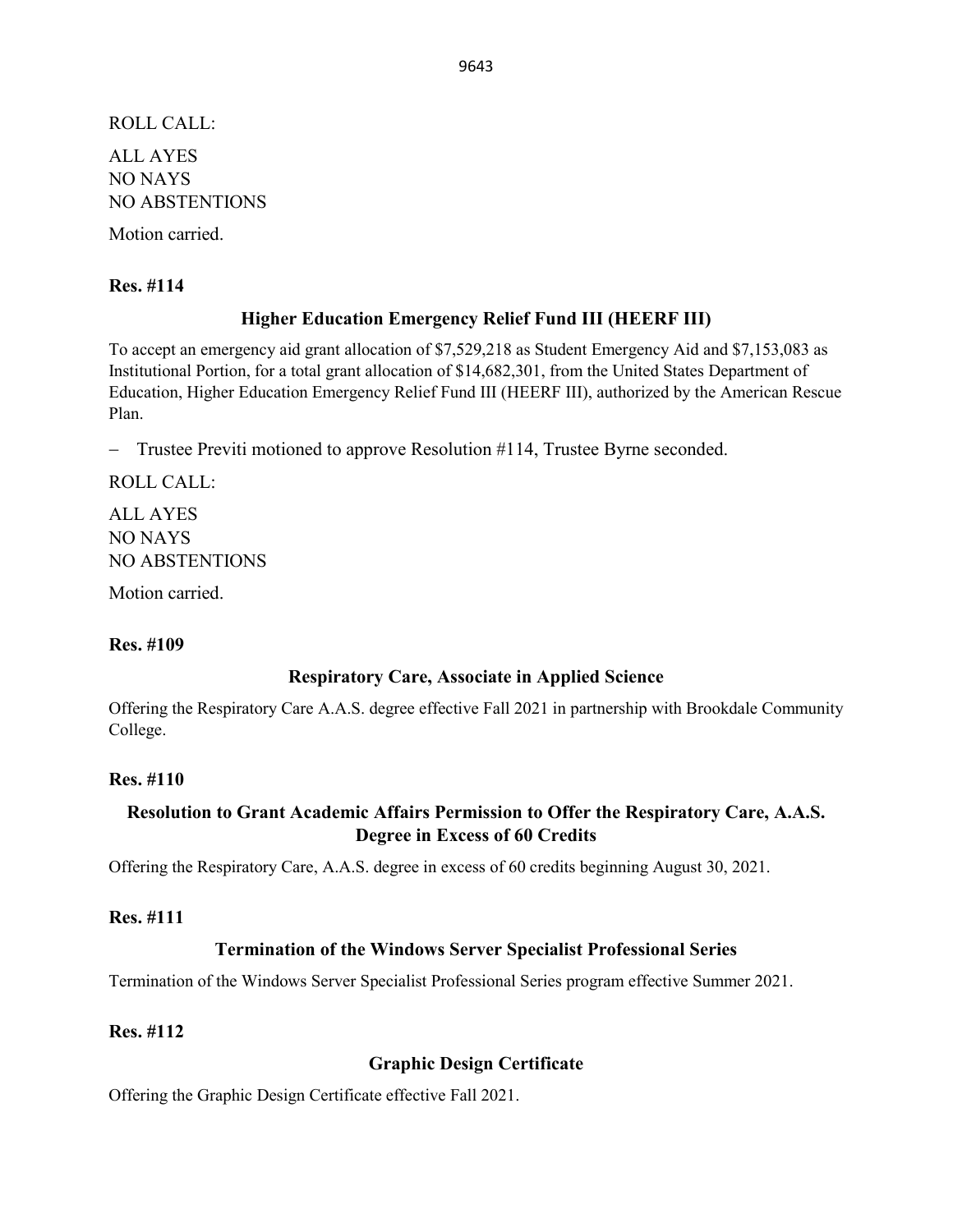− Trustee Money motioned to approve Resolution #109, #110, #111, and #112, Trustee Byrne seconded.

ROLL CALL:

ALL AYES NO NAYS NO ABSTENTIONS

Motion carried.

## **Res. #107A**

## **Personnel Action**

*Appointments* - **Michael DiCamillo**, appointed to the position of Librarian I effective June 21, 2021 at an annual salary of \$56,625; **Chad Bullock**, appointed to the position of Director, Center for Accessibility effective May 26, 2021 at an annual salary of \$73,172; **Timothy O'Donnell**, appointed to the position of Director, Academy of Culinary Arts and Hospitality effective June 7, 2021 at an annual salary of \$85,000; **Dr. Kalpana Jain**, appointed to the position of Dean, STEM effective July 6, 2021 at an annual salary of \$95,000; **Sandra Criscione**, appointed to the position of Executive Director, Innovation and Academic Resources effective August 2, 2021 at an annual salary of \$90,000; **Karen McCormick**, appointed to the position of Assistant Director, Grant Program Operations effective May 26, 2021 at an annual salary of \$62,353 (Grant Funded – Year 1).

- − Trustee Parker noted that Resolution #107 had a significant number of faculty promotions which is a testament of the good work being done by the faculty.
- − Trustee Parker also noted that the college has done an outstanding job of recruiting talented individuals during a difficult time.
- − Trustee Parker and Trustee Torres noted that Dr. Kalpana Jain is well qualified.
- − Trustee Money motioned to approve Resolution #107A, Trustee Clemans seconded.

ROLL CALL:

ALL AYES NO NAYS NO ABSTENTIONS

Motion carried.

## **X. COMMITTEE REPORTS**

## PERSONNEL AND BOARD DEVELOPMENT

There was no report under the Cunningham-Ruiz Bill.